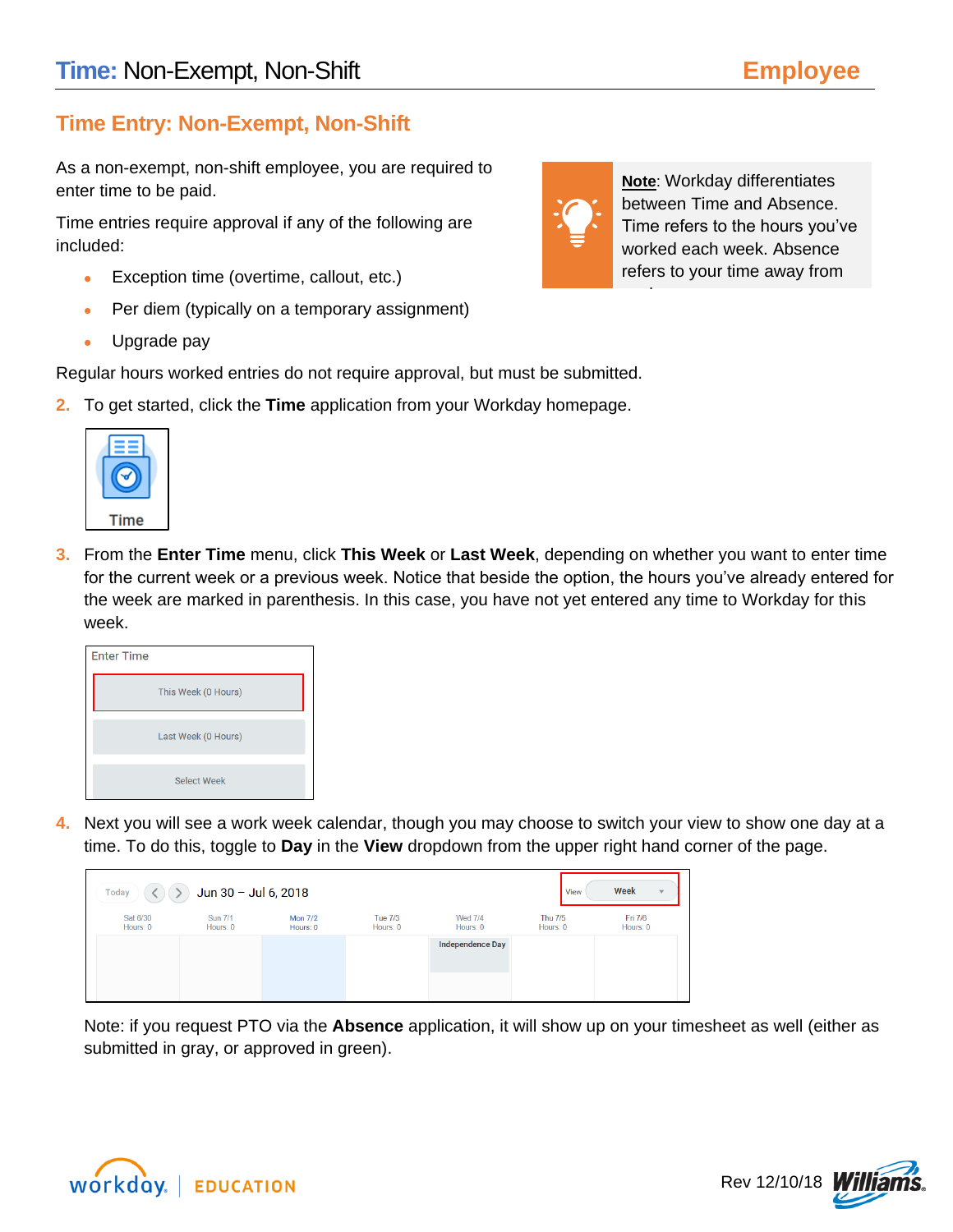There are a few ways to enter your time: by quantity or by type.

## **A. Enter Time by Quantity from Calendar**

If you're entering regular hours worked without project overrides, entering from calendar is a streamlined method to do so.

**5.** Enter daily time by clicking directly on the **Calendar**.



**6.** Enter the **Time Type** (e.g. hours worked) and the **Hours** into the designated fields.

| <b>Enter Time</b><br>07/10/2018 |                                       |  |  |  |  |  |
|---------------------------------|---------------------------------------|--|--|--|--|--|
|                                 | Time Type $\star \times$ Hours Worked |  |  |  |  |  |
| Hours $\star$ 8                 |                                       |  |  |  |  |  |

**7.** Click **OK** to save your entry.

## **B. Enter Time by Type**

### **Hours Worked**

**8.** Using the **Enter Time** dropdown in the bottom left of the screen, click **Enter Time by Type**, then **Time Entry Codes** from the dropdown menu.

| <b>Time Type</b>   |   |
|--------------------|---|
| search             | ≔ |
| Most Recently Used | 3 |
| Projects           |   |
| Project Plan Tasks |   |
| Time Entry Codes   |   |

**9.** From **Time Entry Codes**, click **Hours Worked**.

| <b>Time Type</b> |  |
|------------------|--|
| X Hours Worked   |  |



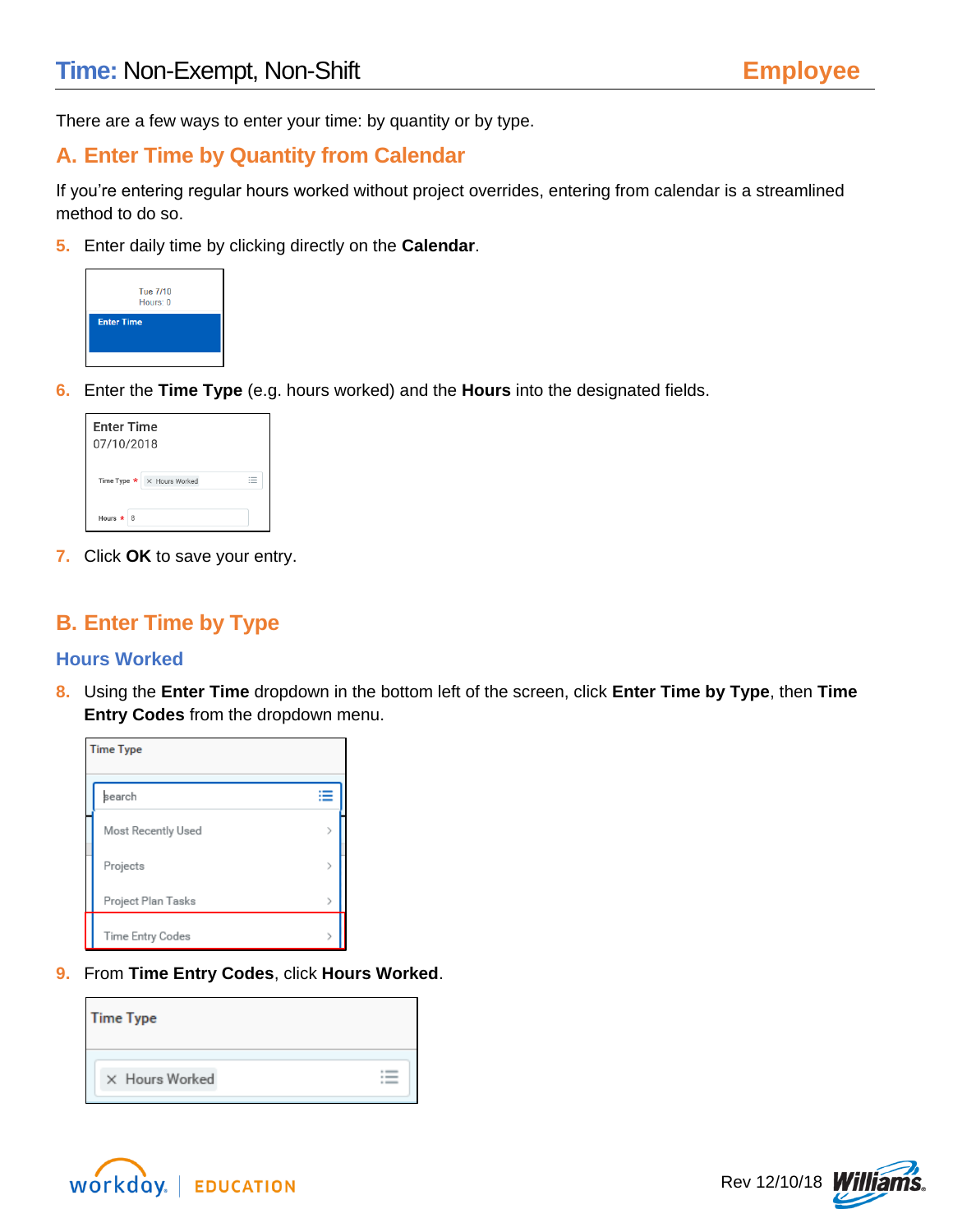**10.** Enter the hours worked per project on each day in the **Quantity** field. Using this method, you'll be able to enter time for multiple days at once.

| Sat, 8/25 | Sun, 8/26 | Mon, 8/27 | Tue, 8/28 | Wed, 8/29 | Thu, 8/30 | Fri, 8/31 | <b>Total</b> |
|-----------|-----------|-----------|-----------|-----------|-----------|-----------|--------------|
|           |           |           | 8         | o         | 8         |           | 40           |

## **Project Overrides**

In the case of project overrides, non-exempt employees are required to allocate time to projects as appropriate. Workday refers to this process as **Submitting Project Time**.

**11.** Using the **Enter Time** dropdown in the bottom left of the screen. From the **Time Type** dropdown, begin typing the project code, using the project number or a few identifying characteristics.

| <b>Time Type</b>        |  |
|-------------------------|--|
| ≡<br>search             |  |
| Most Recently Used      |  |
| Projects                |  |
| Project Plan Tasks<br>У |  |
| Time Entry Codes<br>↘   |  |

**12.** All of the project codes are divided into either:

- Expense Projects, indicated with (EXP), or
- Capital projects, indicated by (CAP)

Generally, anyone can charge time to any project unless a restriction has been placed on a project that only allows employees in select cost centers to charge to it. If you are unable to find a project, it likely has this cost center restriction. Contact [WilliamsWay2Answers](mailto:WilliamsWay2Answers@Williams.com) for help if you encounter this.



**Note**: As there is an extensive list of project options, it's easiest to search by typing a few of the identifying characteristics. You can search by any aspect of the project description (e.g. *Atlantic Sunrise or Direct Assignment*) or the project number. For capital projects the project list will include a project task number and description. You should select the appropriate project/task combination (e.g. *(CAP) 1192668 - 1Line Atlantic Sunrise Expansion > Task > 01.104 - Project Svc.*)

**13.** In this case, we will use "Workday at Williams – Phase 2" as an example of project time. Enter (EXP) WOE1205384 as the **Time Type**.



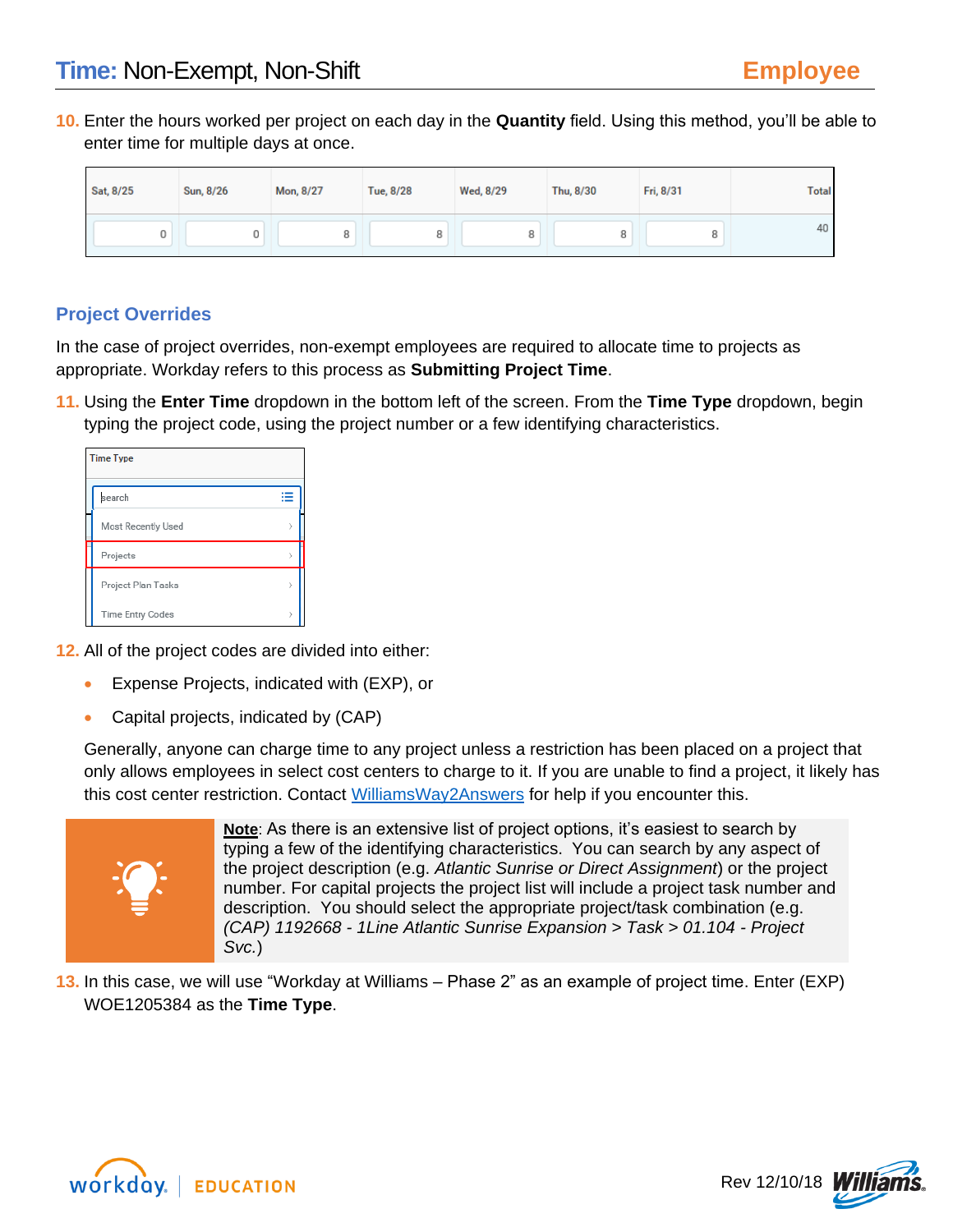| <b>Time Type</b>   |  |                              |  |
|--------------------|--|------------------------------|--|
| search             |  | <b>Time Type</b>             |  |
| Most Recently Used |  |                              |  |
| Projects           |  | search                       |  |
| Project Plan Tasks |  | X (EXP) WOE1205384 - Workday |  |
| Time Entry Codes   |  | at Williams - Phase 2        |  |

**14.** Enter the hours worked per project on each day in the **Quantity** field.

| Sat, 8/25 | Sun, 8/26 | Mon, 8/27 | Tue, 8/28 | Wed, 8/29 | Thu, 8/30 | Fri, 8/31 | <b>Total</b> |
|-----------|-----------|-----------|-----------|-----------|-----------|-----------|--------------|
|           |           |           |           |           |           |           | 40           |

**15.** When charging time to expense projects, you may need to add relevant **worktags**. As no worktags are required for capital projects, no additional inputs are necessary before saving your capital project entry.

| Worktags       |               |
|----------------|---------------|
| search         |               |
| Operating Unit | $\mathcal{E}$ |
| Time Type      | $\mathcal{E}$ |
| Activity       |               |

When selecting worktags for an Expense Project, you should follow the following guidelines:

### **Operating Unit (OPU):**

• If you need to override your default OPU, search for the appropriate OPU by name or description.





**Note**: You do not have the option to override the Company or Cost Center in Workday.

• Employees in G&A cost centers typically will not need to override their OPU. If you attempt to do so, you will likely get an error message that the selected OPU is not valid with your cost center upon trying to save the entry.



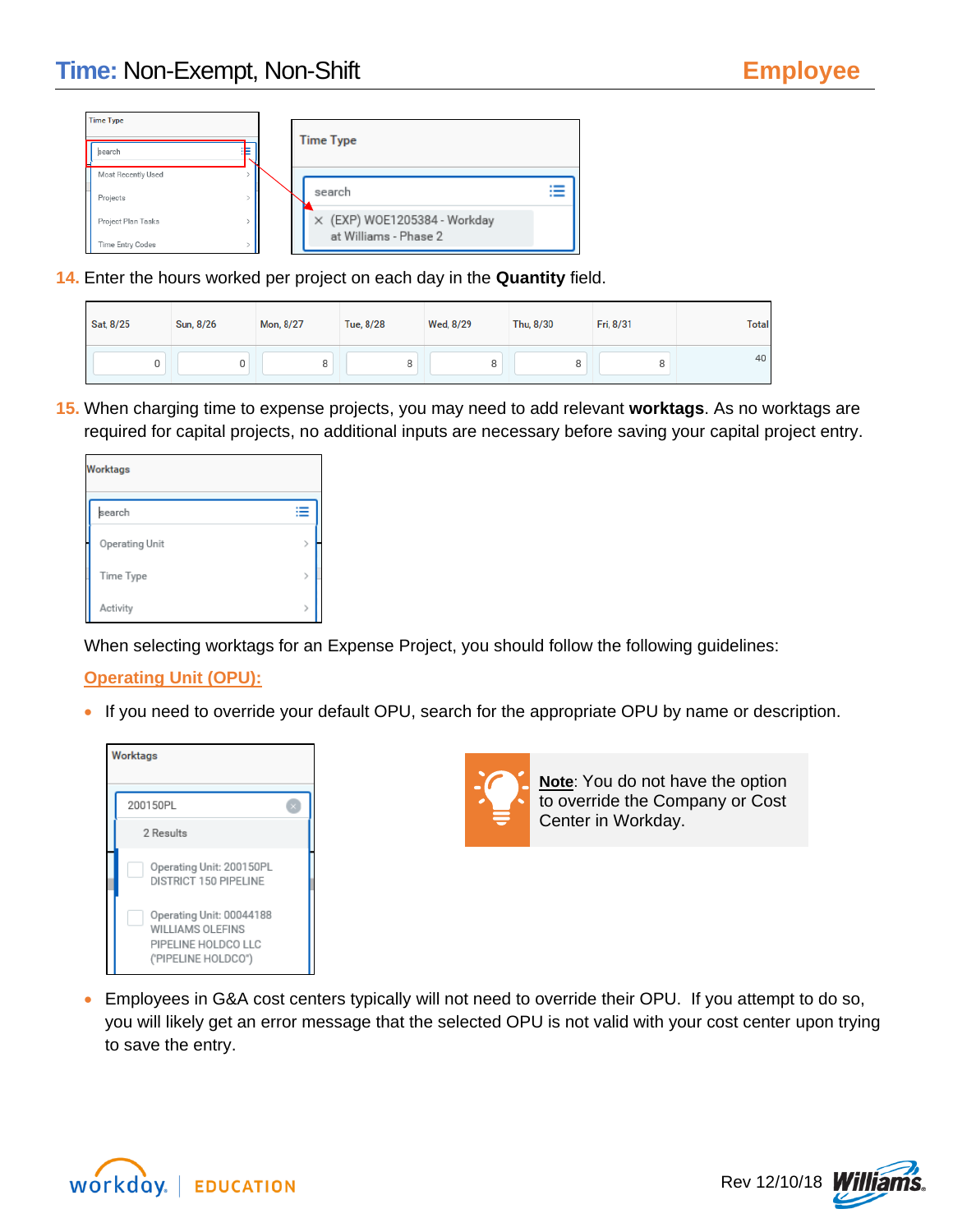### **Activity (O&M employees** *only***):**

• Employees in O&M cost centers may be required to select an Activity in the case of regulated Expense Projects (Transco, NWP, Gulfstream, Cardinal, Pine Needle, Black Marlin, and Discovery Gas Transmission). The activity selected drives which FERC account is tagged to the transaction.

| Worktags                                                      |   |  |
|---------------------------------------------------------------|---|--|
| X Activity: MAINTAINING<br><b>TRANSMISSION LINES</b>          | ÷ |  |
| search                                                        |   |  |
| ← Activity                                                    |   |  |
| Activity: MAINTAINING<br><b>GATHERING LINES</b>               |   |  |
| Activity: MAINTAINING<br>GATHERING M&R EQUIPMENT              |   |  |
| Activity: MAINTAINING<br><b>GATHERING M&amp;R STRUCTURES</b>  |   |  |
| Activity: MAINTAINING LNG<br>COMPRESSOR EQUIP                 |   |  |
| Activity: MAINTAINING LNG<br><b>FACILITIES SUPV &amp; ENG</b> |   |  |

- Employees in G&A cost centers will not have the option to select an Activity.
- For further guidance on work task alignment to Activities, click [here.](http://my.williams.com/depts/enterprise/ent_accounting/Pages/Account-Coding.aspx)
- **17.** Click **OK** to save your entries.

### **Non-Project Overrides**

In the case of non-project overrides, Regulated (Transco, NWP, Gulfstream, Cardinal & Pine Needle) nonexempt O&M employees are required to enter non-project time by:

- Overriding **default OPU** if they are working on a specific asset or group of assets or need to charge to incrementals
- Overriding their **default FERC account,** based on the work activity they are performing, as appropriate.

Workday refers to this process as **Submitting Field Activity Time**. Employees in G&A cost centers will not have this time entry option.

**18.** To enter time to Field Activities, select **Time Type**, then **Time Entry Codes** from the dropdown menu. Then click **Field Activities**.

|                         | <b>Time Type</b> |                                         |  |
|-------------------------|------------------|-----------------------------------------|--|
|                         |                  | ≘<br>search                             |  |
|                         |                  | <b>Time Entry Codes</b><br>$\leftarrow$ |  |
| Most Recently Used      |                  | Hours Worked                            |  |
| Projects                |                  | Upgrade Pay                             |  |
|                         |                  | Call Out                                |  |
| Project Plan Tasks      |                  | 2nd Call Out                            |  |
|                         |                  | Hours Worked (Override Default)         |  |
| <b>Time Entry Codes</b> | ↘                | <b>Field Activity</b>                   |  |



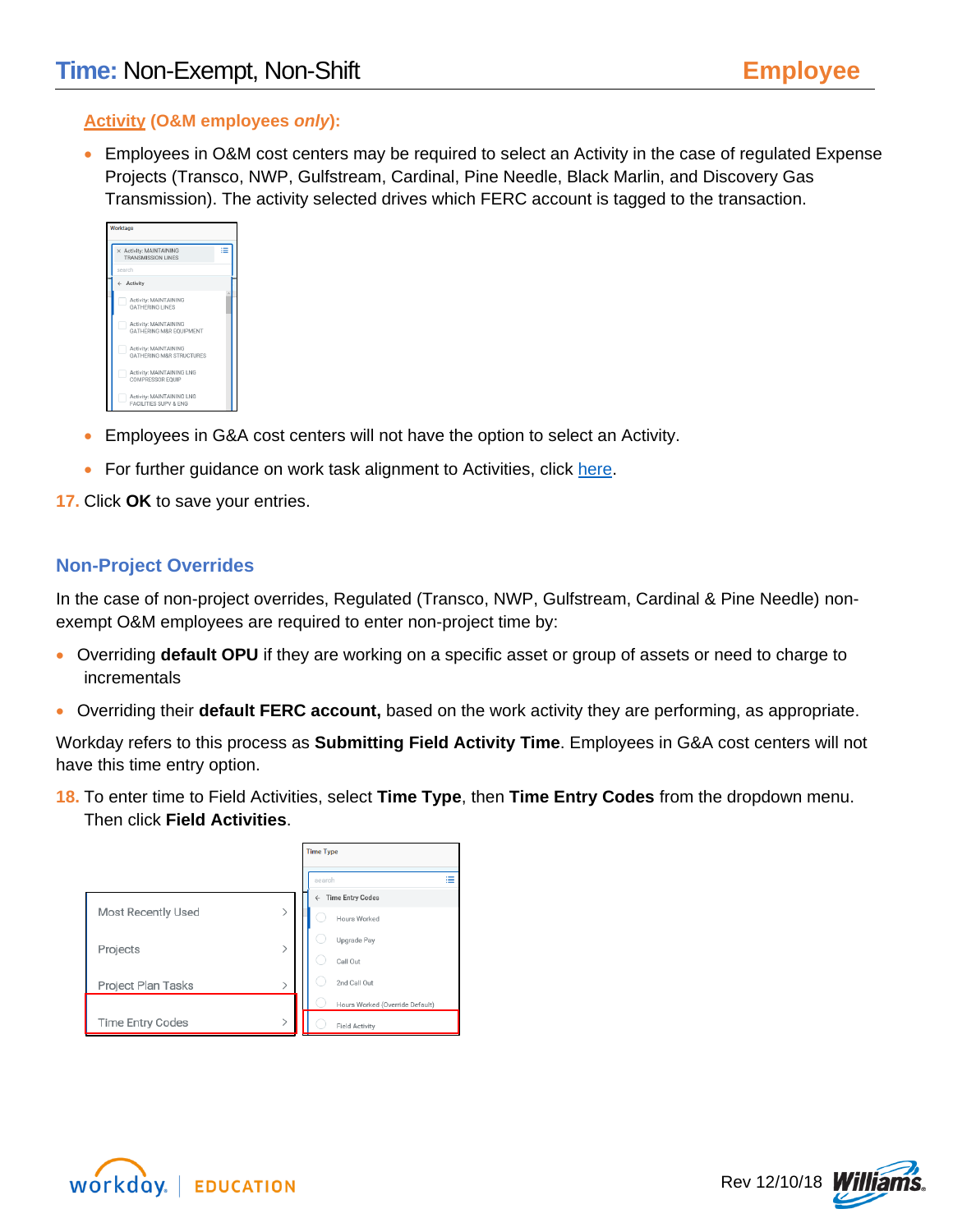

**Note**: As there is an extensive list of Operating Units (OPU), it's easiest to search by typing a few of the identifying characteristics. You can search by any aspect of the OPU description (typically an asset or group of assets; e.g. main unit 1 station ## or the OPU number).

**19.** Again, you may need to include worktags, such as **Operating Unit**, **Time Type** or **Activity**.

| Worktags       |   | <b>Details</b>        |                                            |                              |
|----------------|---|-----------------------|--------------------------------------------|------------------------------|
| search         | 洼 | Time Type             |                                            | $\sim$<br>$\sim$<br>$\cdots$ |
| Operating Unit |   | Activity              | X OPERATING<br><b>TRANSMISSION</b>         | $\sim$<br>$\sim$<br>$\cdots$ |
| Time Type      |   |                       | LINES                                      |                              |
| Activity       |   | <b>Operating Unit</b> | $\times$ 200170PL DISTRICT<br>170 PIPELINE | $\sim$<br>$\equiv$           |

**20.** Enter the hours worked per project on each day in the **Quantity** field.

| Sat, 8/25 | Sun, 8/26 | Mon, 8/27 | Tue, 8/28 | Wed, 8/29 | Thu, 8/30 | Fri, 8/31 | <b>Total</b> |
|-----------|-----------|-----------|-----------|-----------|-----------|-----------|--------------|
| 0         | 0         | 8         | 8         | o         | 8         | õ         | 40           |

- **21.** Click **OK** to submit your entry.
- **22.** As you search for time entry codes, it's particularly helpful to use the **Most Recently Used** option or autofill from a prior week. That way, you won't have to search for each code every time.



**23.** Click **OK** to save your entries. Note that *saved* time differs from *submitted* time—you will see a "Not Submitted" note next to entries that have not yet been submitted. Once submitted, they will display with a green checkmark.

|         |                               | <b>Mon 7/9</b> |                            |  |
|---------|-------------------------------|----------------|----------------------------|--|
|         |                               | Hours: 8       |                            |  |
| 4 Hours |                               |                | (EXP) WOE1205384 - Workday |  |
|         | <b>O</b> Not Submitted        |                |                            |  |
|         | <b>Hours Worked</b>           |                |                            |  |
| 4 Hours |                               |                |                            |  |
|         | <b><i>O</i></b> Not Submitted |                |                            |  |



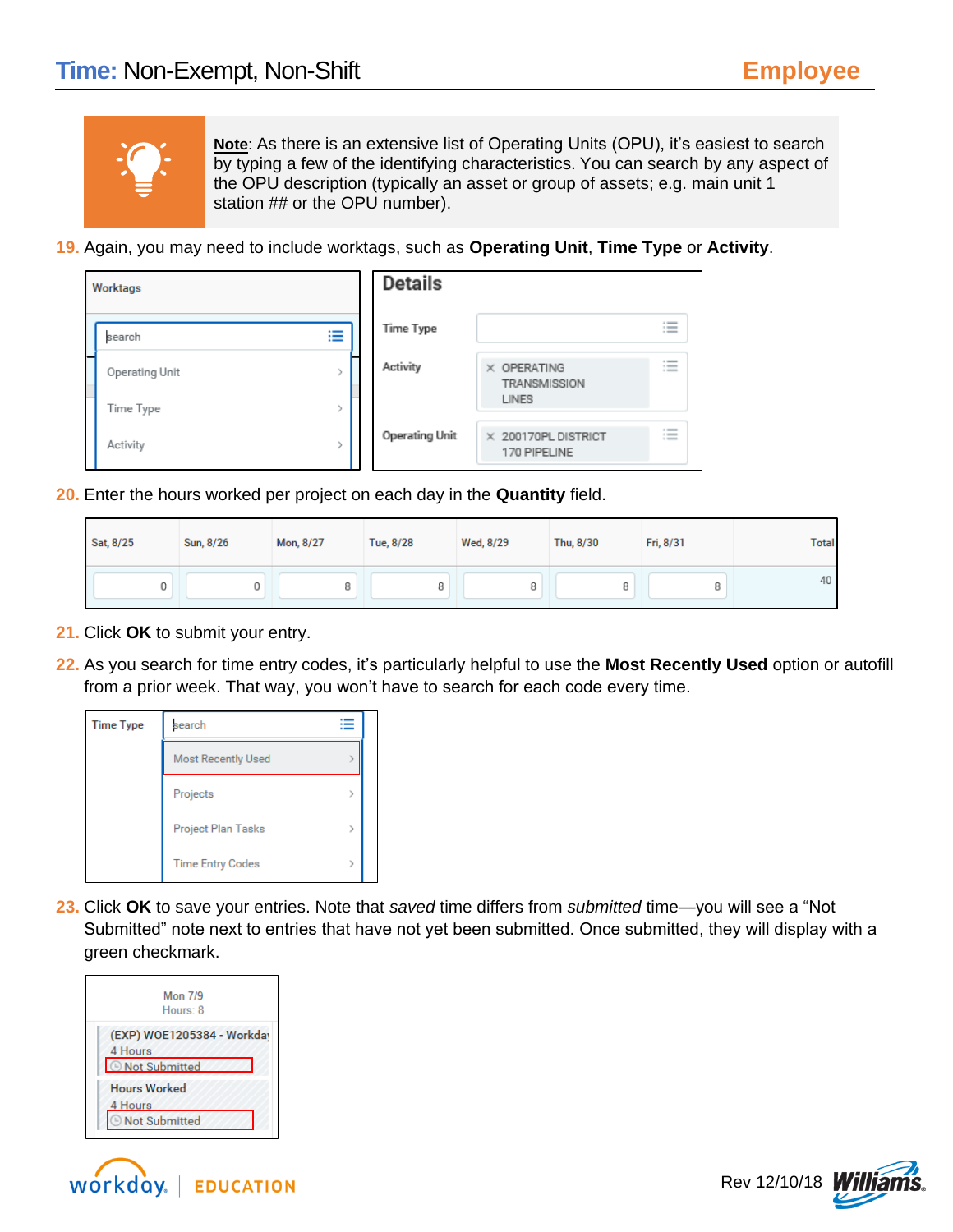**24.** Notice that as you enter time, the upper right corner continues to adjust with the time types in total. This will help you track entered and submitted time.

|  |         |  | Regular Time Overtime Call Out Holiday Worked Time Off Holiday Additional Straight Pay |
|--|---------|--|----------------------------------------------------------------------------------------|
|  | 8000000 |  | $\sim$ 0.000 $\sim$ 0.000 $\sim$ 0.000 $\sim$                                          |

**25.** Workday assumes a 40-hour work week for all non-exempt workers, regardless of schedule. If you have not entered 40 hours for the week, you will receive an alert of "hours not worked." However, you can still submit your time for approval.



**26.** Absence is subtracted following approval. For example, if four hours of Absence was alredy approved, your time entry would require 36 hours of time.

|  |              |  | Regular Time Overtime Call Out Holiday Worked Time Off Holiday Additional Straight Pay |
|--|--------------|--|----------------------------------------------------------------------------------------|
|  | 36 0 0 0 4 0 |  |                                                                                        |

**27.** You will also find a summary of the **Hours Not Worked** on the last day of each week. This indicates the time you are still required to enter.



**28.**Next time you enter time, you can enter time by clicking on the **Enter Time** dropdown in the bottom left of the screen. Click **Auto-fill from Prior Week** or **Quick Add**. Using this method, you'll be able to enter time for multiple days at once in a more simplified view.

| <b>Auto-fill from Prior Week</b> |
|----------------------------------|
| Clear                            |
| <b>Enter Time</b>                |
| Enter Time by Type               |
| <b>Ouick Add</b>                 |
| Request Absence                  |
| Review Time by Week              |
| Run Calculations                 |
|                                  |
| <b>Enter Time</b>                |



**Note**: You can **Edit** or **Delete** saved entries by clicking on the time blocks from the main calendar view, even after it has been approved. A pop up will appear in which you can make modifications if necessary. To modify any time away from work/time off use the absence application which will update your timesheet. If the entry has already been approved, you will need to re-submit it for approval.



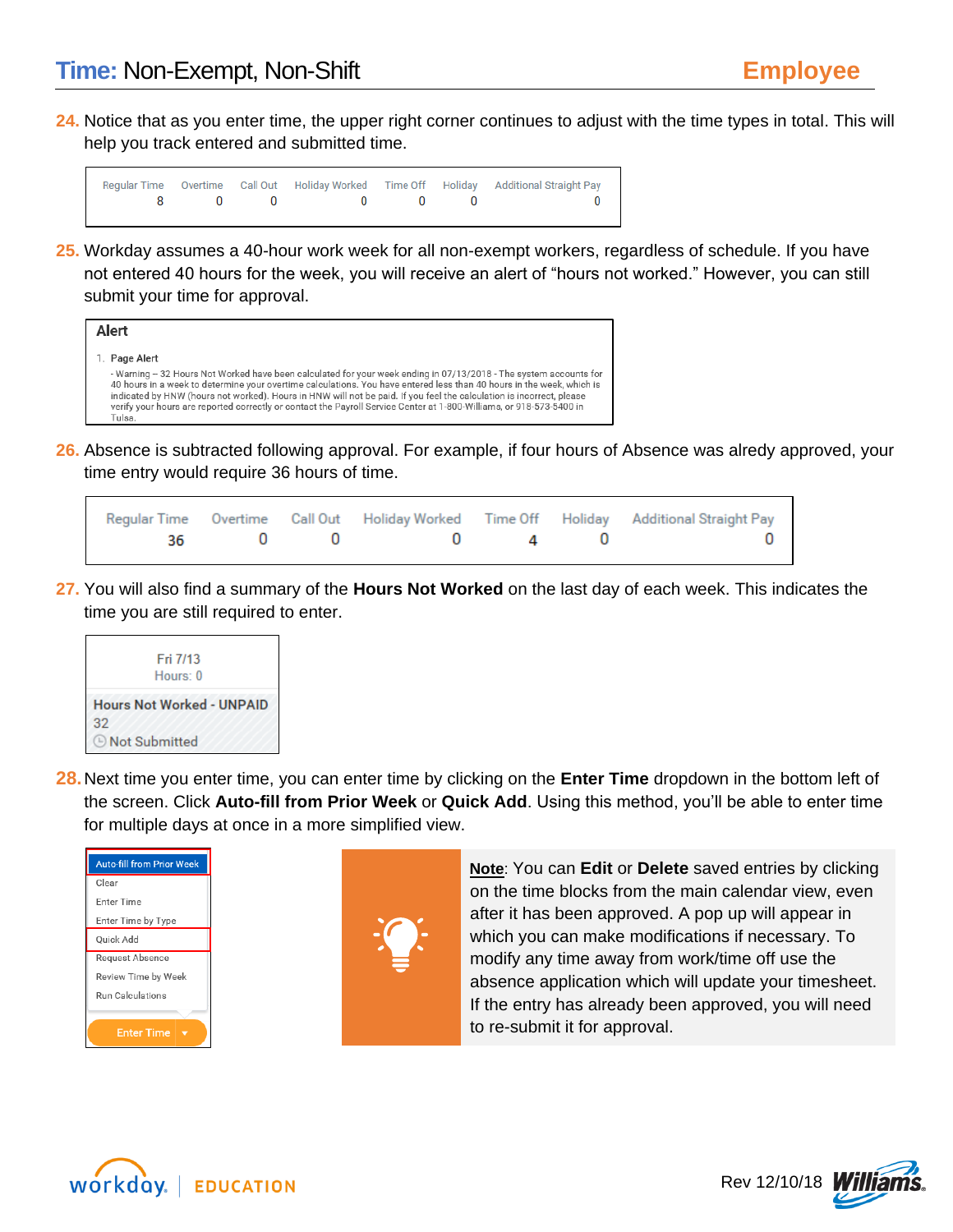**29.**To use the **Auto-fill from Prior Week** method, use the **Select Week** dropdown to select which week you would like to use to auto-fill your calendar.



**30.**Check whether you would like to **Also copy details and comments**. You must check this box in order to carry forward any project overrides; otherwise, you will have to re-enter them separately.



- **31.**Click **OK** to continue.
- **32.**To use the **Quick Add** method, enter the **Time Type** from the dropdown. Then click **Next** to continue.

| <b>Start Date</b> | 09/08/2018     |
|-------------------|----------------|
| <b>End Date</b>   | 09/14/2018     |
| <b>Time Type</b>  | X Hours Worked |

**33.**When applicable, you will also enter any **worktags**. These fields will appear under **Details** when applicable.

| <b>Start Date</b> | 08/25/2018                                                             |
|-------------------|------------------------------------------------------------------------|
| <b>End Date</b>   | 08/31/2018                                                             |
| <b>Time Type</b>  | 1.500<br>$\times$ Field Activity<br>$\overline{\phantom{a}}$<br>$\sim$ |
| <b>Details</b>    |                                                                        |
| <b>Time Type</b>  | $\sim$<br>$-$<br>$\overline{\phantom{a}}$                              |
| <b>Activity</b>   | $1 - 2 = 1$<br>$\star$<br>$\overline{\phantom{a}}$<br>$\cdots$         |
| Operating Unit *  | $\cdots$<br>$\sim$<br>$\cdots$                                         |

**34.**Enter the the hours worked per day in each column.

| <b>End Date</b>  | 09/14/2018          |        |                |           |                 |        |  |
|------------------|---------------------|--------|----------------|-----------|-----------------|--------|--|
| <b>Time Type</b> | <b>Hours Worked</b> |        |                |           |                 |        |  |
|                  |                     |        |                |           |                 |        |  |
| 1 item           |                     |        |                |           |                 | 三丘     |  |
| Saturday         | Sunday              | Monday | <b>Tuesday</b> | Wednesday | <b>Thursday</b> | Friday |  |

- **35.**Click **OK** to continue.
- **36.** No matter the method you use, click **Submit**, then **Submit** again to log your time, or elevate for approval when necessary.